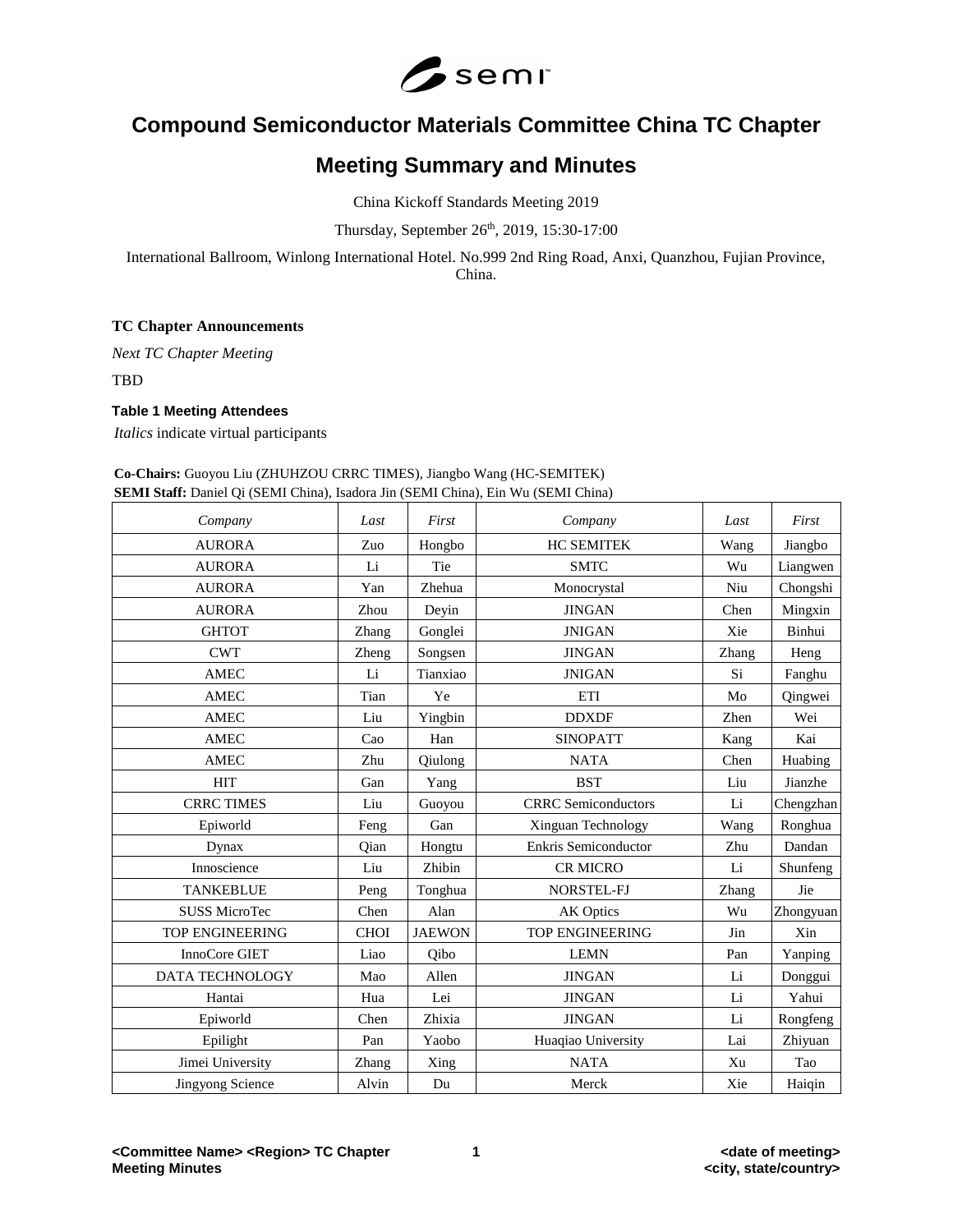

| Company            | Last | First     | Company                        | Last       | First    |
|--------------------|------|-----------|--------------------------------|------------|----------|
| <b>SUSTECH</b>     | Wu   | Xiangfang | E-Xinhe                        | Chen       | Shiyou   |
| <b>SANAN</b>       | Wang | Feng      | Xinbo                          | Song       | Weihong  |
| <b>SANAN</b>       | Lian | Jinhui    | WinS                           | Liu        | Pingping |
| <b>SANAN</b>       | Wang | Huining   | WinS                           | <b>Nie</b> | Dawei    |
| <b>SANAN</b>       | Wang | Qing      | Kingsemi                       | Wang       | Dong     |
| <b>SANAN</b>       | Liu  | Xiaoliang | suss microtec(Shanghai)Co.LTd. | Zhang      | Huakang  |
| <b>SANAN</b>       | Zeng | Mingjun   | <b>BOHONGYUAN</b>              | Zhang      | Wenhuan  |
| <b>TDG Holding</b> | Shao | Feng      | Jingrui Electronic Materials   | Feng       | Feng     |
| <b>TDG Holding</b> | Guo  | Yuebo     | Techairs' Cloud Technologies   | Cai        | Yueming  |
| <b>TDG Holding</b> | Xu   | Wenliang  | Monocrystal                    | Wang       | Zhan     |
| Beneg              | Zhu  | Zhen      | CXsemi                         | Xie        | Jiaxiong |

#### **Table 2 Leadership Changes**

| WG/TF/SC/TC Name | Previous Leader | New Leader |
|------------------|-----------------|------------|
| None             |                 |            |

#### **Table 3 Committee Structure Changes**

| Previous WG/TF/SC Name | New WG/TF/SC Name or Status Change |
|------------------------|------------------------------------|
| None                   |                                    |

#### **Table 4 Ballot Results**

| Document # | Document Title | Committee Action |
|------------|----------------|------------------|
| None       |                |                  |

#1 **Passed** ballots and line items will be submitted to the ISC Audit & Review Subcommittee for procedural review.

#2 **Failed** ballots and line items were returned to the originating task forces for re-work and re-balloting or abandoning.

#### **Table 5 Activities Approved by the GCS between meetings of the TC Chapter**

|      | Type | /TF/WG<br>SC | Details |
|------|------|--------------|---------|
| None |      |              |         |

## **Table 6 Authorized Activities**

Listing of all revised or new SNARF(s) approved by the Originating TC Chapter.

|      | Type | <b>TF/WG</b><br>$\mathbf{C}$ | Details |
|------|------|------------------------------|---------|
| None |      |                              |         |

#1 SNARFs and TFOFs are available for review on the SEMI Web site at: <http://downloads.semi.org/web/wstdsbal.nsf/TFOFSNARF>

### **Table 7 Authorized Ballots**

|      | When | TF<br>. . | Details |
|------|------|-----------|---------|
| None |      |           |         |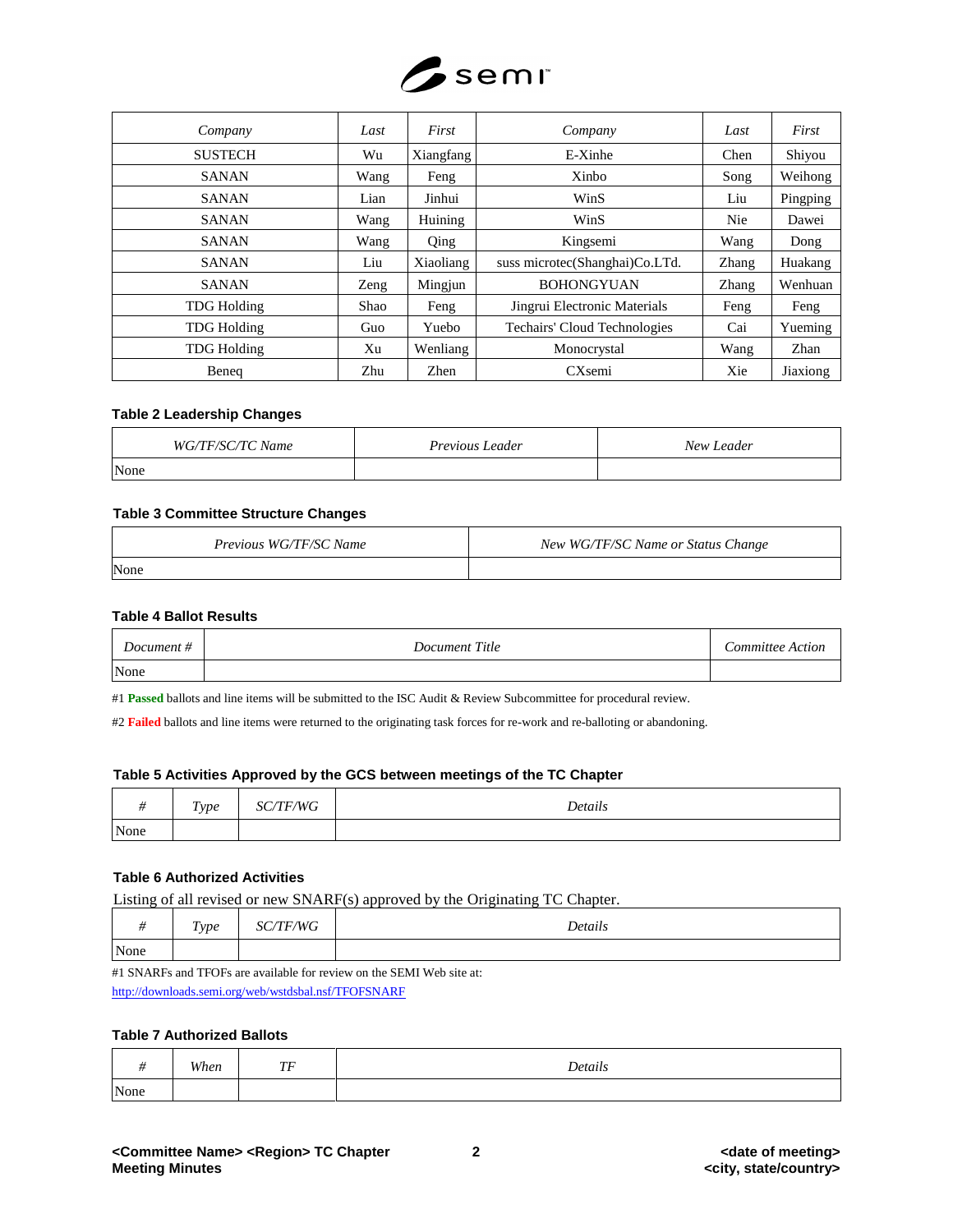

#### **Table 8 SNARF(s) Granted a One-Year Extension**

|      | $\overline{m}$<br>. . | Title | $\mathbf{r}$<br><i>Expiration L</i><br>Date |
|------|-----------------------|-------|---------------------------------------------|
| None |                       |       |                                             |

#### **Table 9 SNARF(s) Abolished**

|      | $\pi\pi$<br>$\overline{I}$ | Title |
|------|----------------------------|-------|
| None |                            |       |

#### **Table 10 Standard(s) to receive Inactive Status**

| <b>Standard Designation</b> | Title |
|-----------------------------|-------|
| None                        |       |

### **Table 11 New Action Items**

| $\cdots$<br>Item # | Assigned to | Details |
|--------------------|-------------|---------|
| None               |             |         |

#### **Table 12 Previous Meeting Action Items**

| Item # | Assigned to | n.<br>Details |
|--------|-------------|---------------|
| None   |             |               |

#### **1 Welcome, Reminders, and Introductions**

Daniel Qi (SEMI) called the meeting to order. Committee co-chair Guoyou Liu chaired the meeting and welcomed all attendees. The meeting reminders on antitrust issues, intellectual property issues and holding meetings with international attendance were reviewed. Attendees introduced themselves.

Agenda was reviewed.

**Attachment**: 1 Chinese SEMI Standard Meeting Reminders

2 Compound Semiconductor TC Kickoff Meeting Agenda

## **2 Review of Previous Meeting Minutes**

None

## **3 Liaison Reports**

#### 3.1 *SEMI Staff Report*

Isadora Jin (SEMI) gave the SEMI Staff Report. Of note:

- Compound Semiconductor Industry
- Compound Semiconductor Materials Standards Requirement
- Compound Semiconductor Materials TC China Chapter Introduction
- Core members Introduction
- SEMI China Standards Technical Committees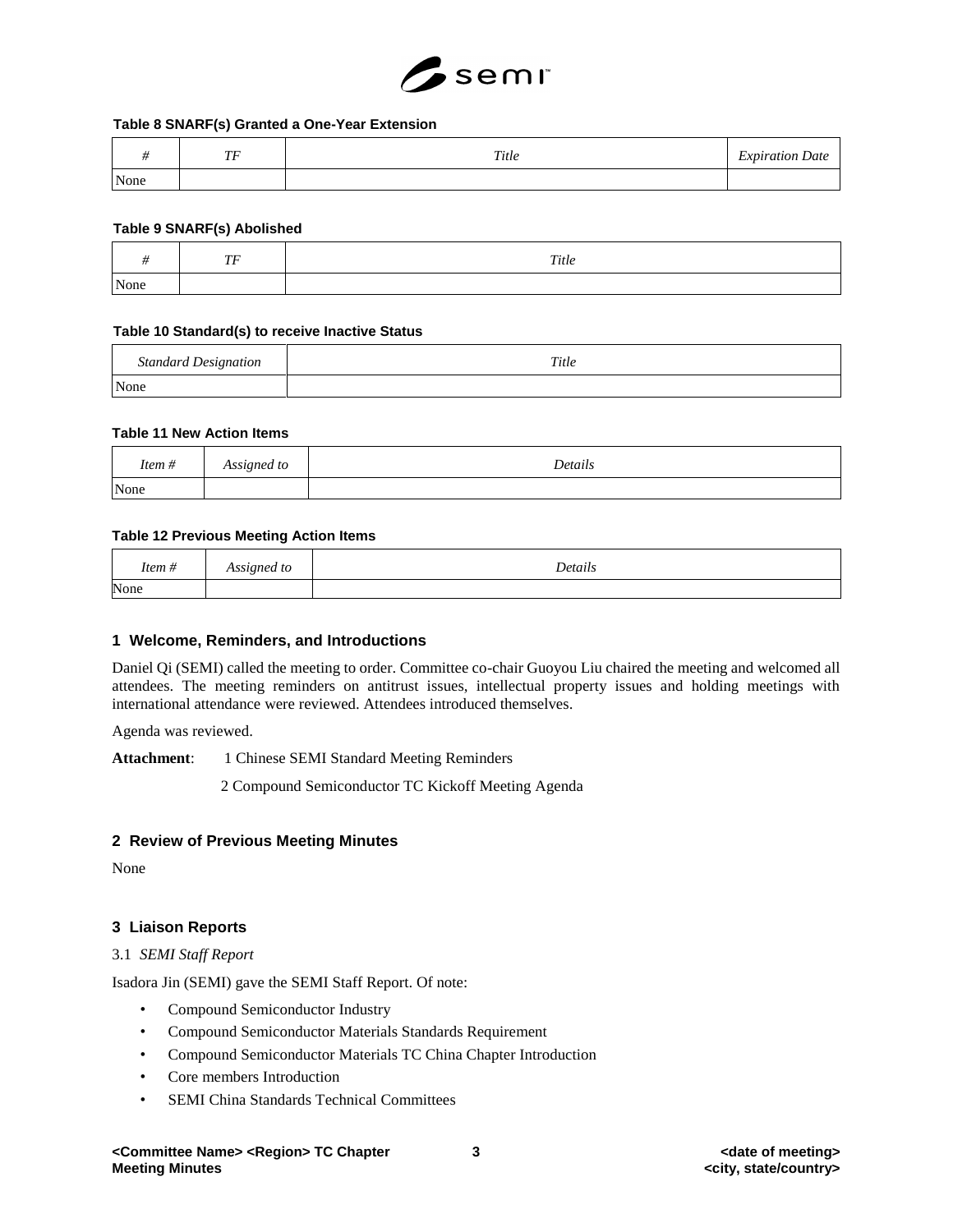

• SEMI Standards Development

**Attachment**: 3 SEMI Standards and Compound Semiconductor TC Introduction

3.2 Voting on SEMI Standards Ballots

Isadora Jin (SEMI) gave the introduction of voting on SEMI Standards Ballots.

**Attachment**: 4 Guide - Voting on SEMI Standards Ballots 2019v1

## **4 Ballot Review**

NOTE 1: TC Chapter adjudication on ballots reviewed is detailed in the Audits & Review (A&R) Subcommittee Forms for procedural review. The A&R forms are available as attachments to these minutes. The attachment number for each balloted document is provided under each ballot review section below.

None.

## **5 Subcommittee and Task Force Reports**

None.

## **6 Old Business**

6.1 *Refer to Table 12 Previous Meeting Action Items*

## **7 New Business**

None.

## **8 Next Meeting and Adjournment**

The next meeting is scheduled TBD. See<http://www.semi.org/standards-events> for the current list of events.

Adjournment: 17:00

Respectfully submitted by:

Isadora Jin

Standards, Senior Specialist

SEMI China

Phone:86-21-6027-8578

Email: ijin@semi.org

## Minutes tentatively approved by:

| Guoyou Liu (ZHUZHOU CRRC TIMES), Co-chair | $\langle 2019/10 \rangle$ |
|-------------------------------------------|---------------------------|
| Jiangbo Wang (HC-SEMITEK), Co-chair       | 2019/10                   |